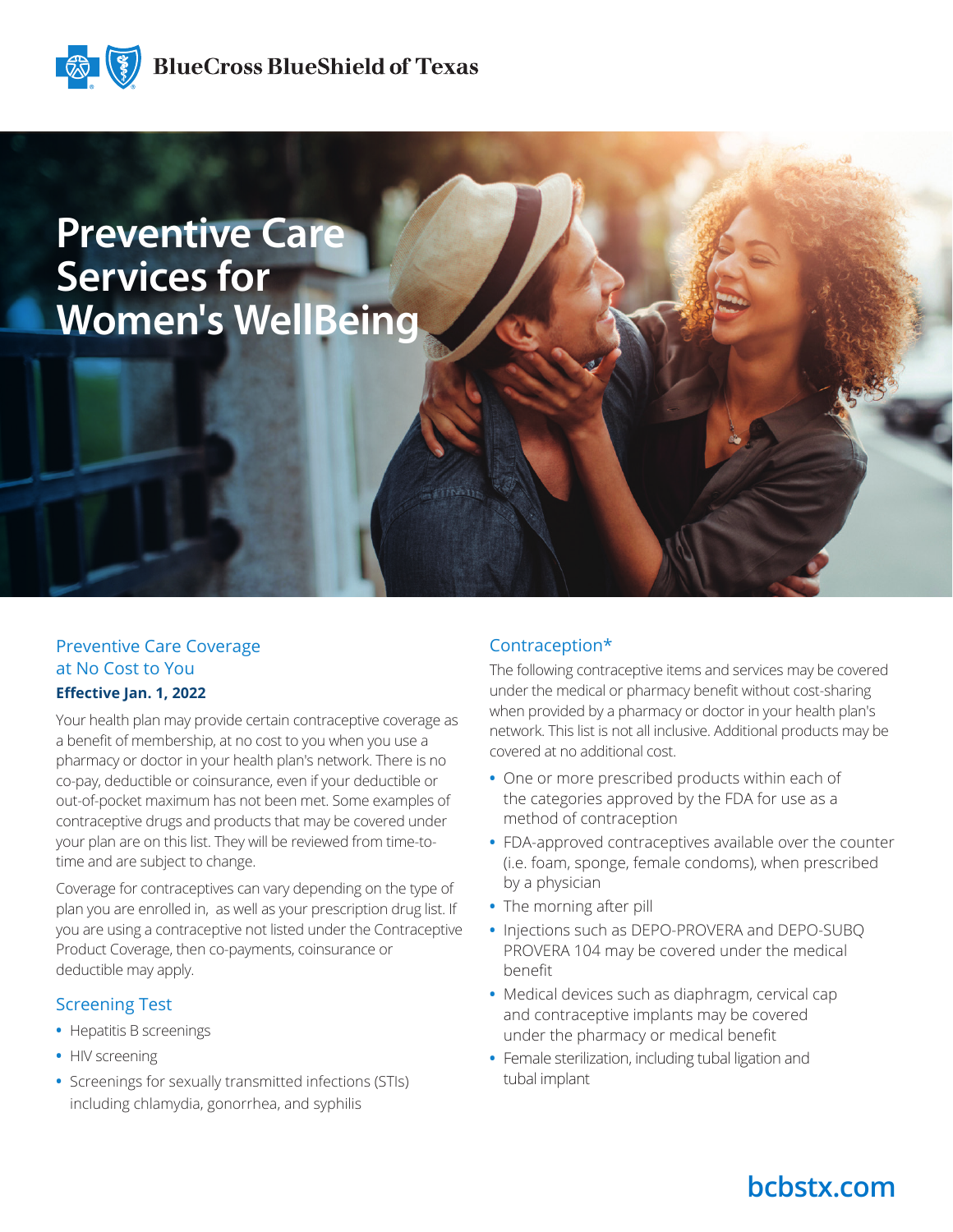

### **CONTRACEPTIVE PRODUCT COVERAGE**\*

#### **CERVICAL CAPS**

FEMCAP – cervical cap 22 mm, 26 mm, 30 mm†

#### **DIAPHRAGMS**

CAYA – diaphragm arc-spring†

OMNIFLEX DIAPHRAGM – diaphragms†

WIDE-SEAL SILICONE DIAPHRAGM KIT – diaphragm wide seal 60 mm, 65 mm, 70 mm, 75 mm, 80 mm, 85 mm, 90 mm, 95 mm†

#### **EMERGENCY CONTRACEPTIVES**

**Aftera**

**Econtra EZ**

**Econtra One-Step**

ELLA – ulipristal acetate tab 30 mg

**levonorgestrel tab 1.5 mg (Plan B One-Step) My Choice My Way New Day Opcicon One-Step Option 2 Preventeza React Take Action**

#### **FEMALE CONDOMS**

FC FEMALE CONDOM – condoms - female FC2 FEMALE CONDOM – condoms - female

#### **IMPLANTABLES**

NEXPLANON – etonogestrel subdermal implant 68 mg†

#### **INJECTIONS**

DEPO-SUBQ PROVERA 104 – medroxyprogesterone acetate susp pref syr 104 mg/0.65 mL†

**medroxyprogesterone acetate IM suspension 150 mg/mL (Depo-Provera Contraceptive)**

**medroxyprogesterone acetate IM suspension prefilled syringe 150 mg/mL (Depo-Provera Contraceptive)**

#### **INTRAUTERINES**

KYLEENA – levonorgestrel releasing IUD 17.5 mcg/day  $(19.5 \text{ mg total})^{\dagger}$ LILETTA – levonorgestrel releasing IUD 19.5 mcg/day  $(52 \text{ mg total})^{\dagger}$ MIRENA – levonorgestrel releasing IUD 20 mcg/day (52 mg total)† PARAGARD – copper IUD† SKYLA – levonorgestrel releasing IUD 14 mcg/day  $(13.5 \text{ mg total})^{\dagger}$ **ORAL CONTRACEPTIVES** *ORAL COMBINED* **Aurovela Fe 1/20 Azurette Bekyree Blisovi Fe 1/20 desogestrel/ethinyl estradiol & ethinyl estradiol tab 0.15-0.02/0.01 mg (21/5) (Mircette) Hailey Fe 1/20 Junel Fe 1/20 Kariva Larin Fe 1/20 Loestrin Fe 1/20**

**Microgestin Fe 1/20**

**norethindrone & ethinyl estradiol-Fe chew tab 0.4 mg-35 mcg**

**norethindrone acetate & ethinyl estradiol-Fe tab 1 mg-20 mcg (Loestrin Fe 1/20)**

**norgestimate-ethinyl estradiol tab 0.18-35/0.215-35/0.25-35 mg-mcg**

**Pimtrea**

**Simliya**

**Tarina Fe 1/20**

**Tarina Fe 1/20 EQ**

**Tri-Estarylla**

**Tri Femynor**